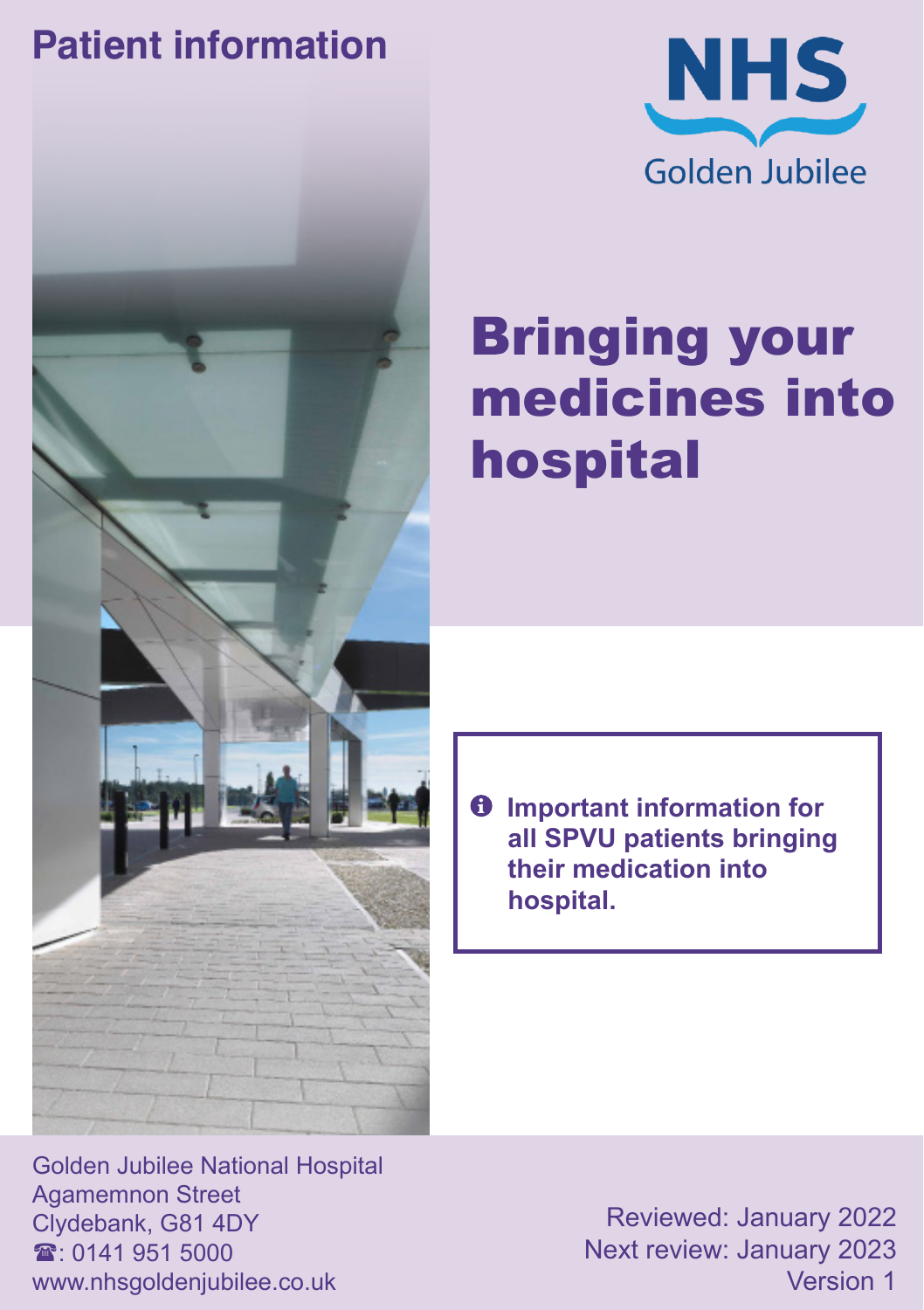#### **About this booklet**

The purpose of this booklet is to tell Scottish Pulmonary Vascular Unit patients about bringing medications into hospital.

#### **What to bring**

Please bring all of your regular prescribed and over the counter medicines in their original packs with pharmacy labels where provided. You should bring enough medicines for your anticipated hospital stay plus one week.

#### **Why do you need to bring in your medicines?**

Bringing your medicines with you allows us to check exactly what medicines you take at home. This will prevent unnecessary wastage of medication, allow you to take your regular medicines without any delays, and speed up your discharge from hospital.

#### **During your hospital stay**

Your medications will be assessed to ensure they can be used on the ward. Approved medications will be locked in a secure locker in your room. The nurse looking after you will administer all of your prescribed medicines to you and note this on your drug chart.

If you have forgotten to bring any of your medicines, or they are not in their original packs with a pharmacy label, we can order these for you for use while you are on the ward.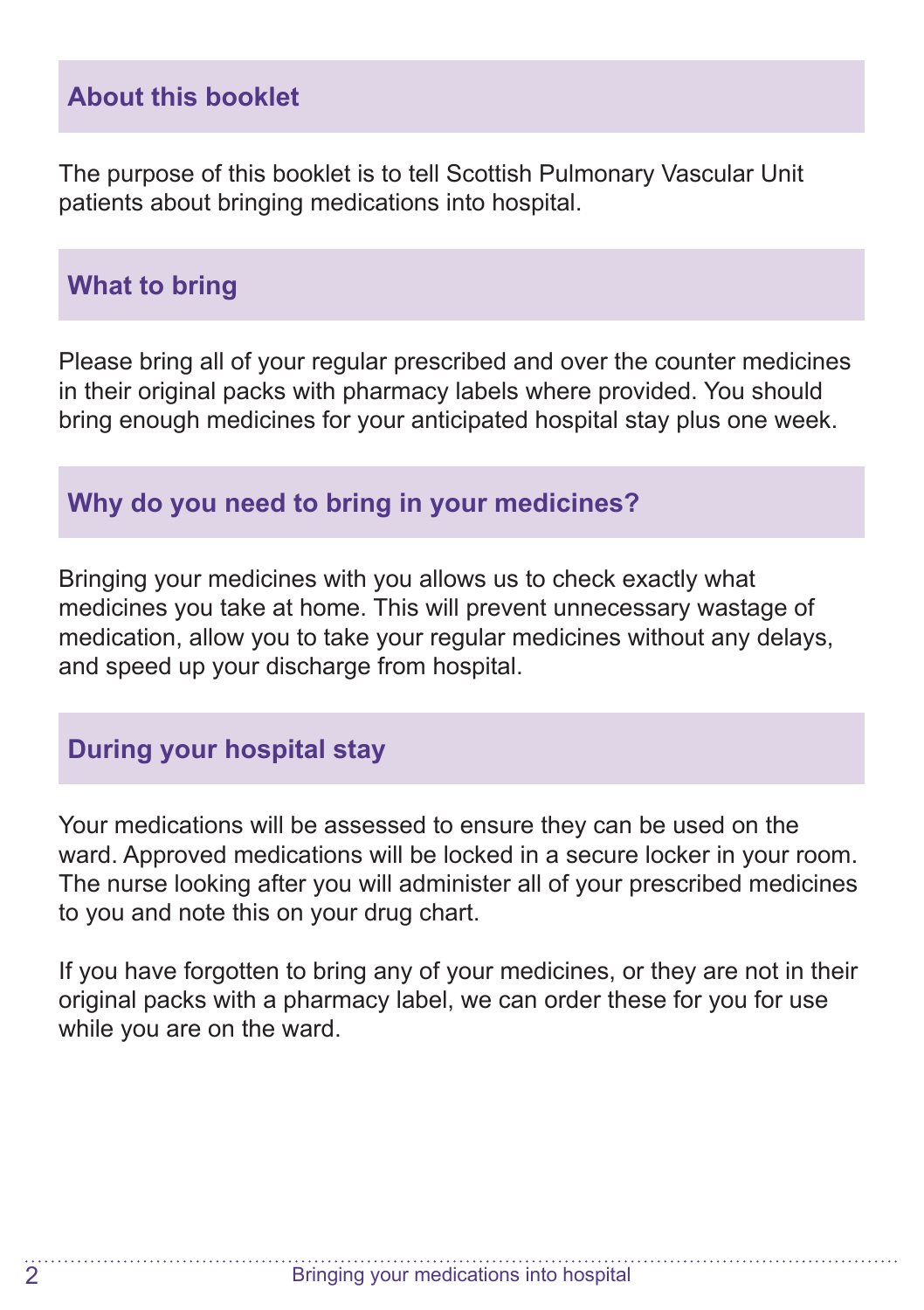#### **When you go home**

Any unused medicines will be returned to you and will provide a small supply of any new medicines or where a dose has changed.

You will be advised of any changes to your regular medicines. We will provide you with a letter to take to your GP explaining these changes.

#### **Further information**

If you require any further information, or are not sure of anything, please call us:

- Scottish Pulmonary Vascular Unit Nurses: 0141 951 5623
- Scottish Pulmonary Vascular Unit Pharmacist: 0141 951 5420

#### **Notes**